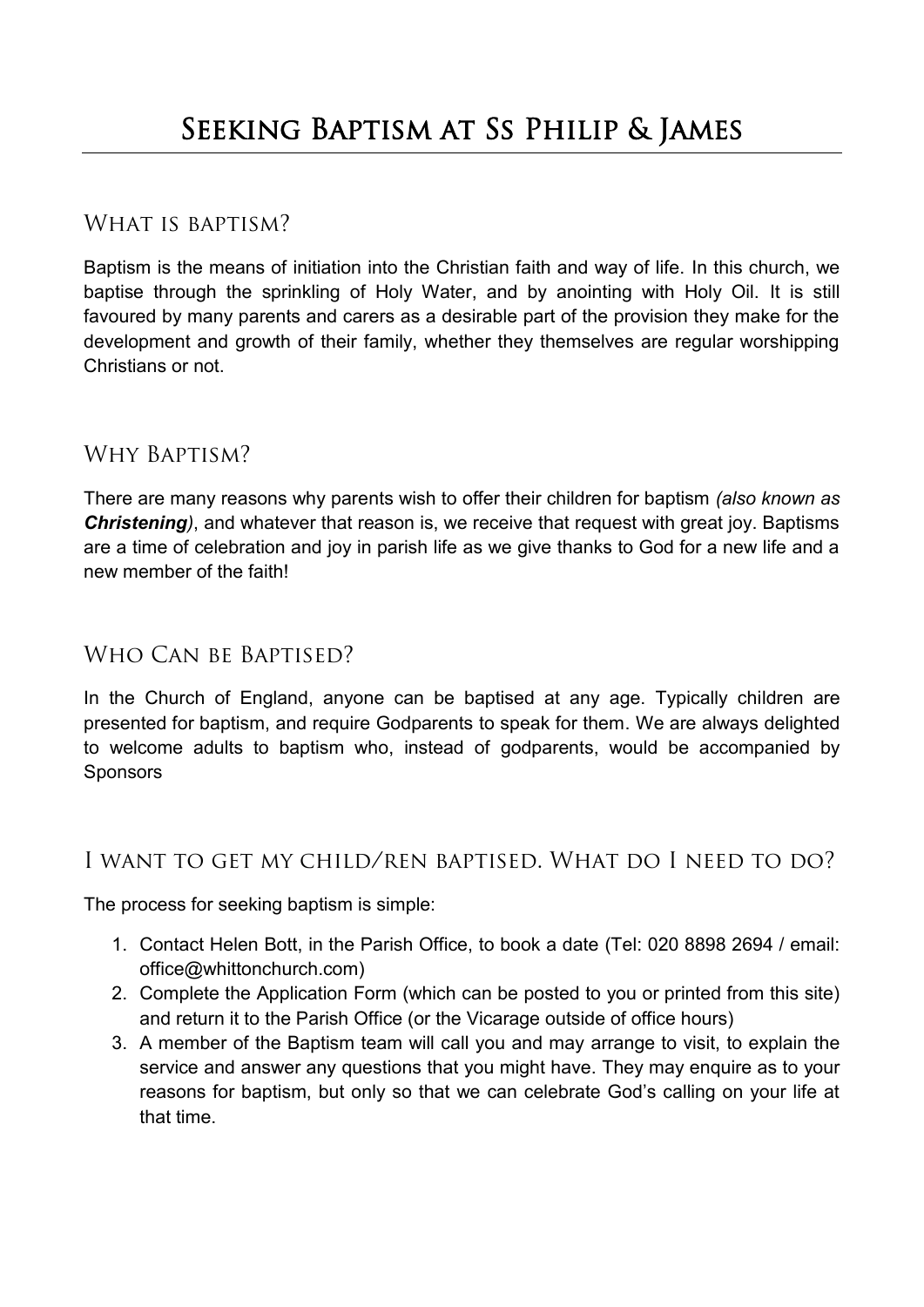- 4. We invite you and your family to the Family Service at 9.30am on the first Sunday of the month in which the baptism is booked, during which time we will welcome your child into the family of the church (in a simple and relaxed way)
- 5. The day of the baptism arrives!

# Is there a cost?

While there is no specific 'charge' for the service, an opportunity to make a donation to the church will be made available to you if you feel able.

#### WHEN DO BAPTISMS TAKE PLACE?

There are two choices:

- The first Sunday of the month at 9.30am in the principal service
- The second and fourth Sundays of the month at 11.30am

The reasons for these choices vary, so we would discuss your needs and guide you accordingly when you first call to arrange dates. If you opt for a baptism on the second and fourth Sundays, we invite you to join us for the worship on the first Sunday in order that the parish can welcome your child in a relaxed an informal way within the service. In either case, we feel that it is important for the whole parish community to welcome your child/ren given that through Baptism you add their name to that list of members!

Due to the considerable demand for baptisms at Ss Philip & James, baptism ceremonies of more than one candidate may take place in the same service rather than extend the wait for baptism/

In very special circumstances, dates outside of the provision listed above can be made.

## I don't normally go to church? Is that a problem?

Baptism is not just a 'first step' in faith for your child/ren. It can also be a first step for you. A copy of the Baptism Service is available on the website so that you can be familiar with the promises that you will make, and to enable you to make them with a clear intention!